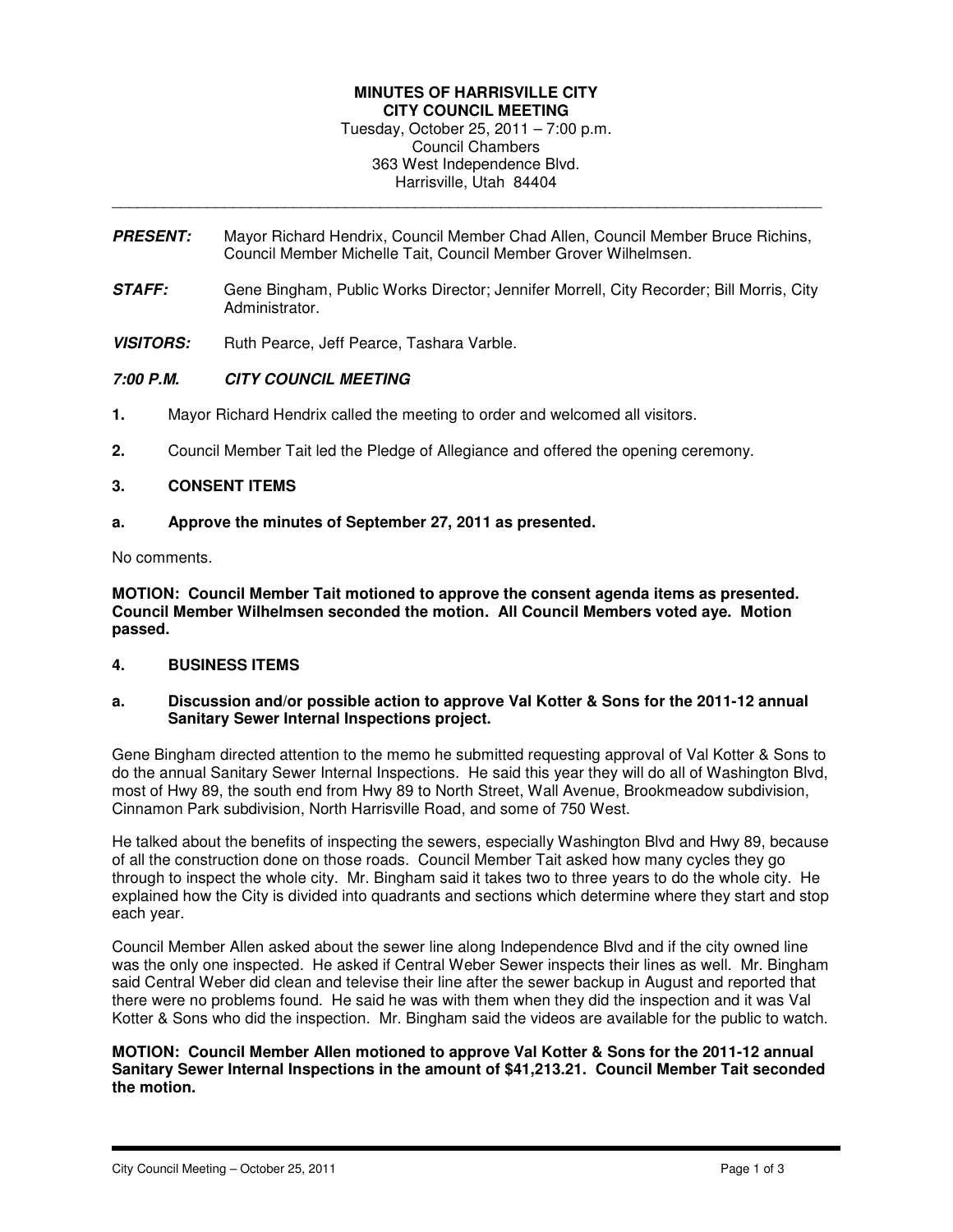Council Member Richins asked what the cost was last year and how many linear feet were done and if it is the same amount being done this year. Mr. Bingham said the project plan is for 57,000 linear feet and almost the same amount was done last year. He added that Val Kotter & Sons has not raised their price since the bid in 2009.

### **All Council Members voted aye. Motion passed.**

#### **b. Discussion and/or possible action to approve Ordinance No. 443, Campaign Finance Statement Amendments.**

City Administrator Bill Morris explained that the former campaign finance ordinance was outdated and this ordinance will bring the city code in line with the state code. He explained that the penalty is an infraction which is the same as a parking ticket. He said the bigger penalty is that a candidate's name will be removed from the ballot if the campaign finance statement is not filed.

#### **MOTION: Council Member Wilhelmsen motioned to approve Ordinance No. 443, Campaign Finance Statement Amendments. Council Member Allen seconded the motion.**

**A roll call vote was taken.** 

**Council Member Allen Yes Council Member Richins Yes Council Member Tait Council Member Wilhelmsen Yes** 

**The motion passed 4-0.** 

### **5. PUBLIC COMMENTS**

None.

## **6. MAYOR/COUNCIL FOLLOW UP**

Mayor Hendrix announced that the splash pad will be turned on this Thursday at 1:00 p.m. to do an initial testing and then it will be winterized. Gene Bingham said he will be there with his staff to make sure everything is functioning properly and receive instructions on start-up procedures and winterizing.

Mr. Morris asked about putting up a sign to acknowledge the funding from Weber County RAMP. Mr. Bingham said he is having Wright Signs create a new ballpark sign along with the RAMP sign. Mr. Morris pointed out that the sign needs to be put up before the end of the month. Mayor Hendrix suggested a sign at the entrance to the park with something at the bottom acknowledging RAMP. Mr. Morris suggested it be separate from the park sign. Mr. Bingham said he will bring some ideas for park signs to the Council but they do have signs that will go up right away to discourage skateboarders from skating on the concrete.

Mayor Hendrix opened the discussion on Heritage Days talking about the lull that occurs after 4:00 p.m. on Saturday. Council Member Wilhelmsen asked if the activities from Friday night could be moved to late Saturday afternoon. Council Member Allen suggested moving the Dutch oven and cooking contests to that time.

Mayor Hendrix asked for a discussion on the evening entertainment. Council Member Allen asked about the cost for the hypnotist. Mayor Hendrix explained that the hypnotist is covered under the fee paid to Justin Chatterton for the sound system and entertainment. Council Members discussed the pros and cons of using the city owned sound system in lieu of hiring Mr. Chatterton.

Council Member Allen said he would like to know exactly what it costs for the hypnotist. Mayor Hendrix said he would ask someone from the Weber County Fair board because they used the same hypnotist for the fair this year. He also added that it is very convenient to have Mr. Chatterton there and pointed out